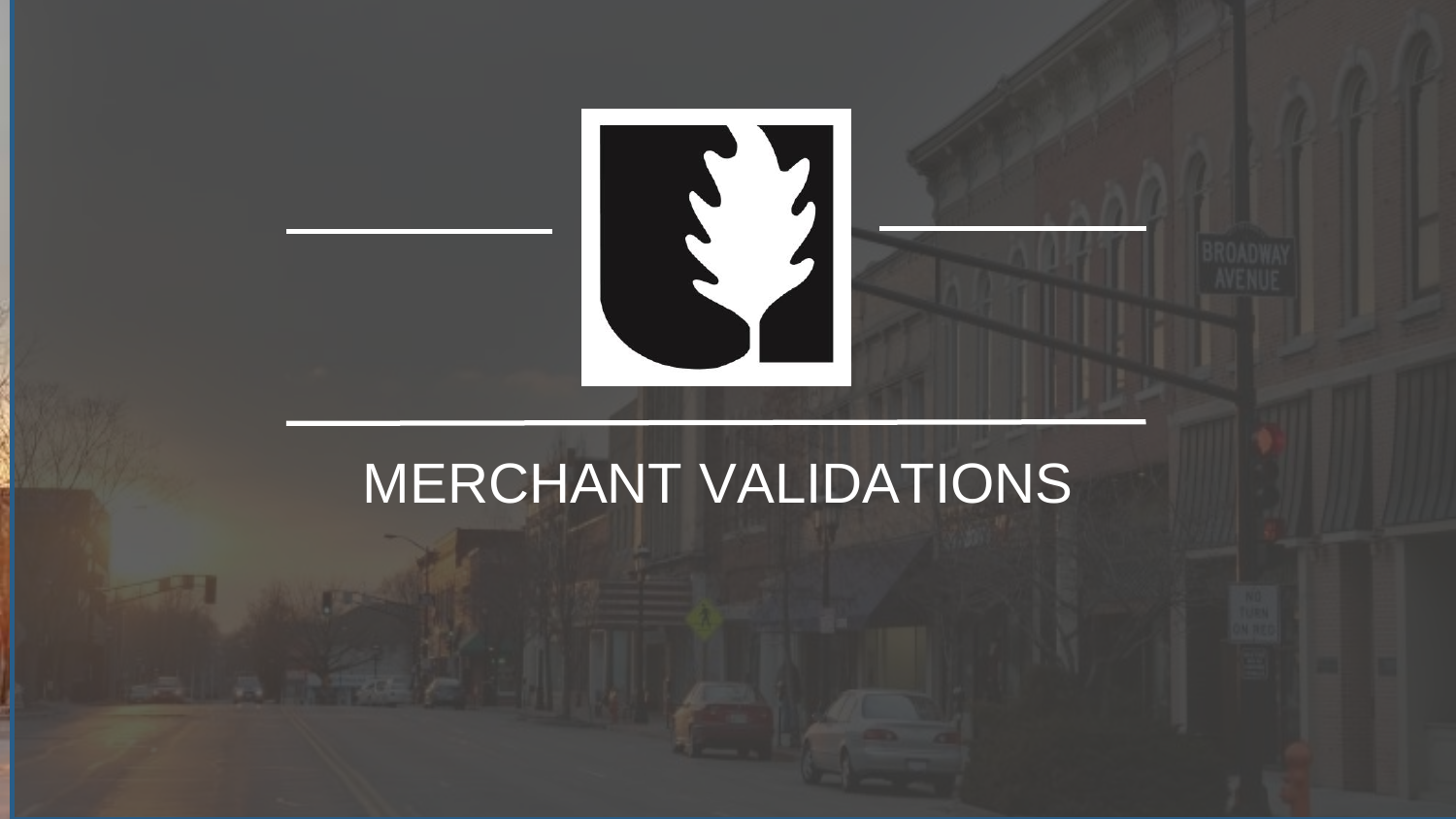#### **Merchant Validation**

Downtown Urbana merchants have the opportunity to subsidize parking payments through Passport's electronic validation system to increase awareness of and foot traffic to your business.



With Passport's easy-to-use system, you can quickly set up and begin managing your account today. Give shoppers an incentive to visit your store by offering a discount on their parking session when they pay with the PassportParking app.

#### **How It Works**



**Create & Fund Your Account** 



Generate **Unique Codes** 



to Customers



**Customer Enters Code in App** 

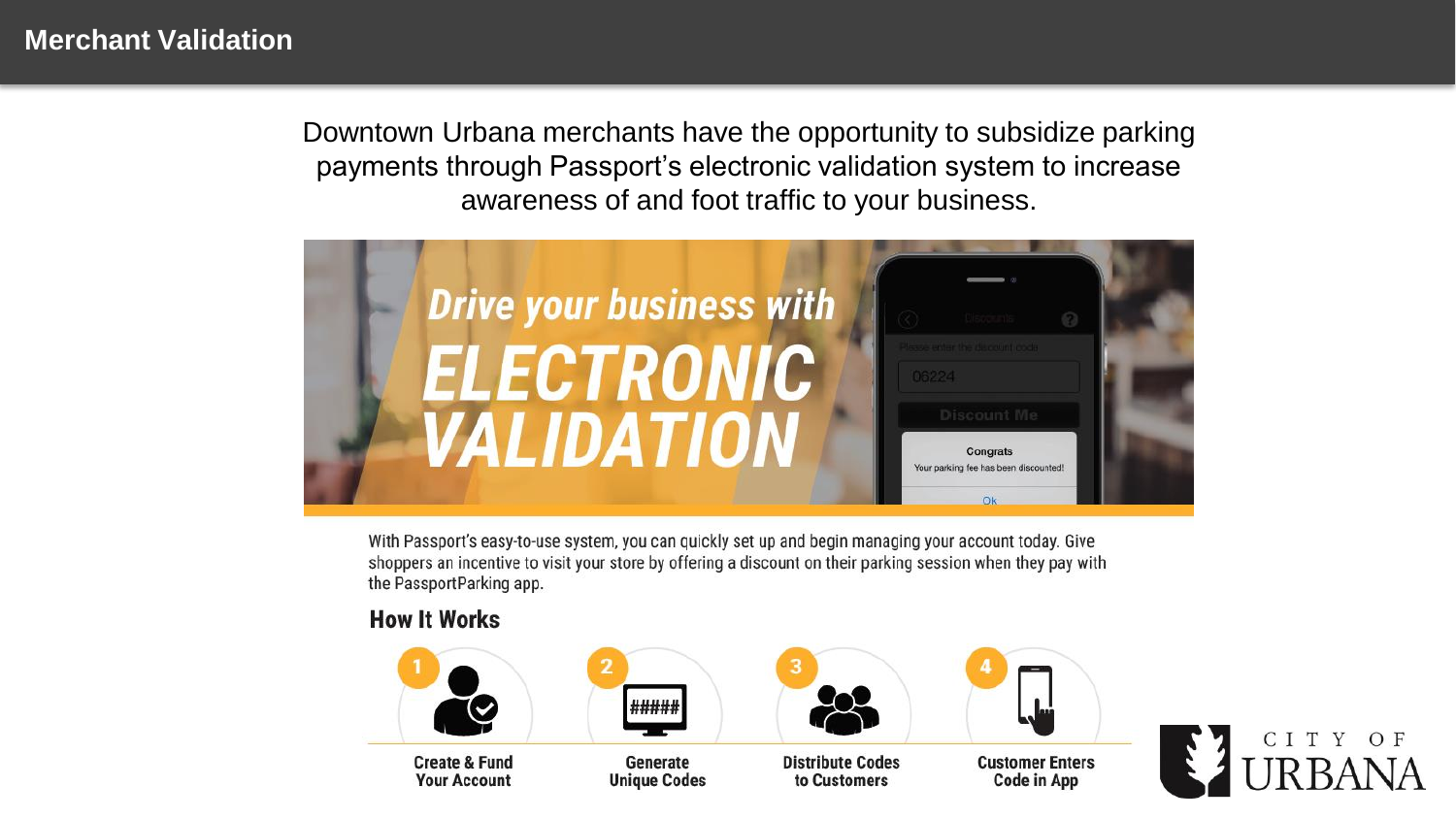#### Merchants can sign up and manage their accounts at http://www.passportinc.com/merchants

| Ω<br><b>PassportParking</b>                                                                                                                                                              | <b>Passport Validation</b> | Enall<br>Cent access your account?                             | Password |  |
|------------------------------------------------------------------------------------------------------------------------------------------------------------------------------------------|----------------------------|----------------------------------------------------------------|----------|--|
|                                                                                                                                                                                          |                            | <b>Start validating parking today!</b>                         |          |  |
| Drive traffic to your business by subsidizing nearby<br>parking through partial or full electronic validations                                                                           | Name.                      | Name of user                                                   |          |  |
| Increase awareness of your business to tourists<br>through location-based advertising when it matters most while                                                                         | E-mail Address             | you@example.com                                                |          |  |
| paying for parking!<br>Engage your customers and incentivize return visits                                                                                                               | Password                   | New password<br>Password should be at least 6 characters long. |          |  |
| by decreasing the all-in cost of visiting your business                                                                                                                                  | Confirm Password           | Canfirm new password                                           |          |  |
| Comprehensively manage your unique validation<br>program, from creating validation types to defining users and<br>permissions; tracking your marketing dollars has never been<br>oasier! | Contact Number             | Contact number                                                 |          |  |
|                                                                                                                                                                                          |                            |                                                                |          |  |
|                                                                                                                                                                                          |                            |                                                                |          |  |
|                                                                                                                                                                                          |                            |                                                                |          |  |
| Copyright @ 2012 Passport Parking, LLC. All Rights Reserved.                                                                                                                             |                            |                                                                |          |  |
|                                                                                                                                                                                          |                            |                                                                |          |  |
|                                                                                                                                                                                          |                            |                                                                |          |  |
|                                                                                                                                                                                          |                            |                                                                |          |  |
|                                                                                                                                                                                          |                            |                                                                |          |  |
|                                                                                                                                                                                          |                            |                                                                |          |  |
|                                                                                                                                                                                          |                            |                                                                |          |  |
|                                                                                                                                                                                          |                            |                                                                |          |  |
|                                                                                                                                                                                          |                            |                                                                |          |  |

#### **Here, merchants cans**

- Load a balance onto the validation system
- Set automatic balance recharges
- Create validation types by name or dollar amount
- Get real-time reporting of validation activity
- Integrate the validation system with merchants' Facebook page

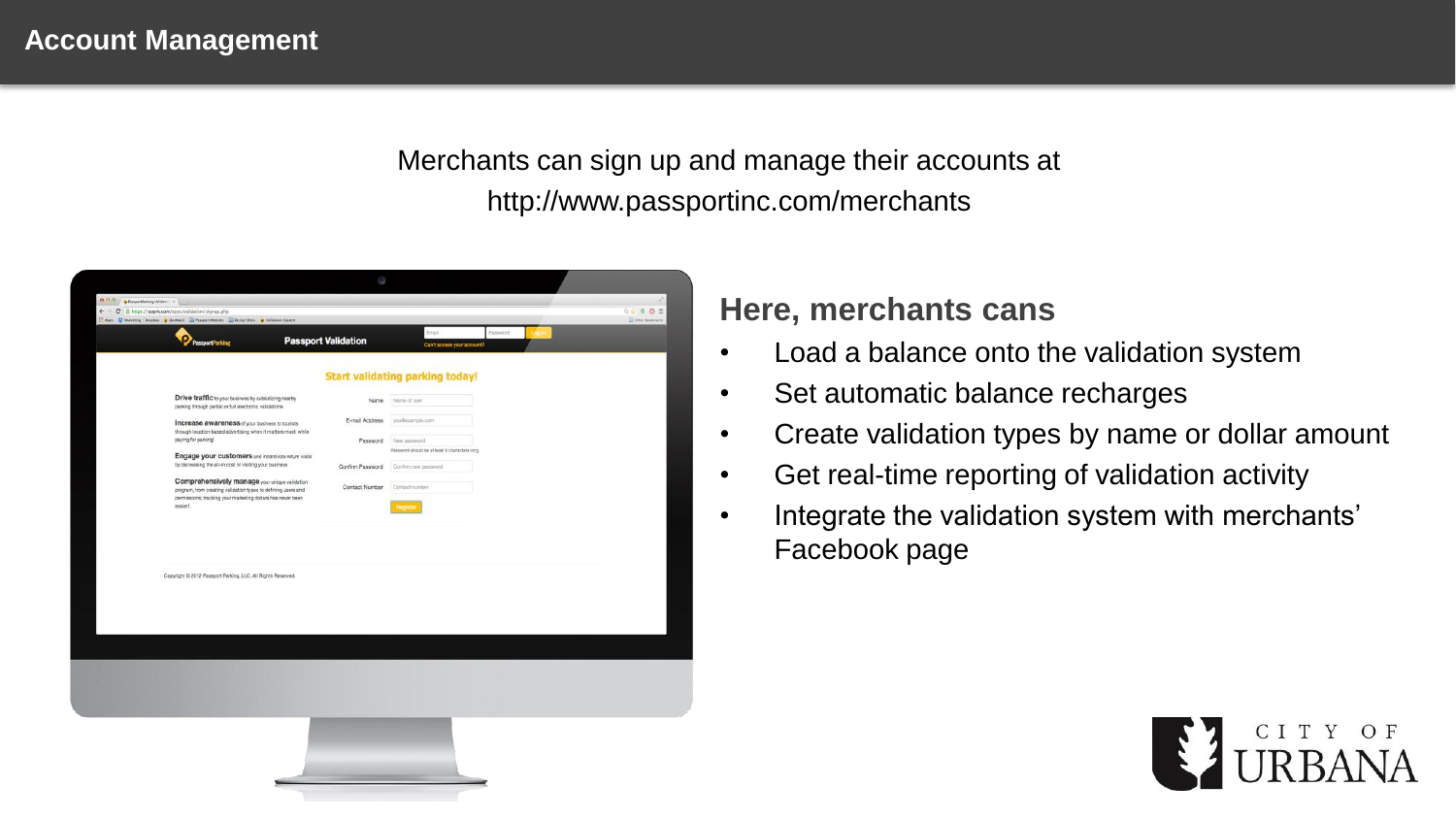| <b>B.O.O.</b> & Fascostheleng Validation of No. 1            |                                                                                |                    |                            |    |                 |
|--------------------------------------------------------------|--------------------------------------------------------------------------------|--------------------|----------------------------|----|-----------------|
| ← → C & https://ppprk.com/apps/validation/account-setup.php# |                                                                                |                    |                            |    | <b>OQ O D B</b> |
| <b>IT</b> Apps                                               |                                                                                |                    |                            |    | Other Boskmarks |
|                                                              |                                                                                |                    |                            |    |                 |
|                                                              | PassportParking                                                                |                    | <b>Passport Validation</b> |    |                 |
|                                                              |                                                                                |                    |                            |    |                 |
|                                                              |                                                                                |                    | ٠                          | ×, |                 |
|                                                              | <b>Account Setup</b>                                                           |                    |                            |    |                 |
|                                                              | We need information about your business to setup a validation account for you. |                    |                            |    |                 |
|                                                              | * Denotes a required field                                                     |                    |                            |    |                 |
|                                                              | Company Name Company name                                                      |                    |                            |    |                 |
|                                                              |                                                                                |                    |                            |    |                 |
|                                                              | Business Type                                                                  | Hotel              | ٠                          |    |                 |
|                                                              | Company Address                                                                | Street address     |                            |    |                 |
|                                                              |                                                                                |                    |                            |    |                 |
|                                                              | City                                                                           | City name          |                            |    |                 |
|                                                              |                                                                                | State AL (Aiabama) | $\frac{1}{2}$              |    |                 |
|                                                              |                                                                                |                    |                            |    |                 |
|                                                              | Zip Code Zip code                                                              |                    |                            |    |                 |
|                                                              |                                                                                | Next               |                            |    |                 |
|                                                              |                                                                                |                    |                            |    |                 |
|                                                              |                                                                                |                    |                            |    |                 |
|                                                              |                                                                                |                    |                            |    |                 |
|                                                              | Copyright @ 2012 Passport Parking, LLC. All Rights Reserved.                   |                    |                            |    |                 |
|                                                              |                                                                                |                    |                            |    |                 |
|                                                              |                                                                                |                    |                            |    |                 |
|                                                              |                                                                                |                    |                            |    |                 |
|                                                              |                                                                                |                    |                            |    |                 |
|                                                              |                                                                                |                    |                            |    |                 |
|                                                              |                                                                                |                    |                            |    |                 |
|                                                              |                                                                                |                    |                            |    |                 |
|                                                              |                                                                                |                    |                            |    |                 |
|                                                              |                                                                                |                    |                            |    |                 |
|                                                              |                                                                                |                    |                            |    |                 |
|                                                              |                                                                                |                    |                            |    |                 |
|                                                              |                                                                                |                    |                            |    |                 |
|                                                              |                                                                                |                    |                            |    |                 |
|                                                              |                                                                                |                    |                            |    |                 |
|                                                              |                                                                                |                    |                            |    |                 |
|                                                              |                                                                                |                    |                            |    |                 |
|                                                              |                                                                                |                    |                            |    |                 |
|                                                              |                                                                                |                    |                            |    |                 |
|                                                              |                                                                                |                    |                            |    |                 |

### **Step 1: Account Setup**

- Enter merchant information
	- Company Name
	- Business Type
	- Company Address

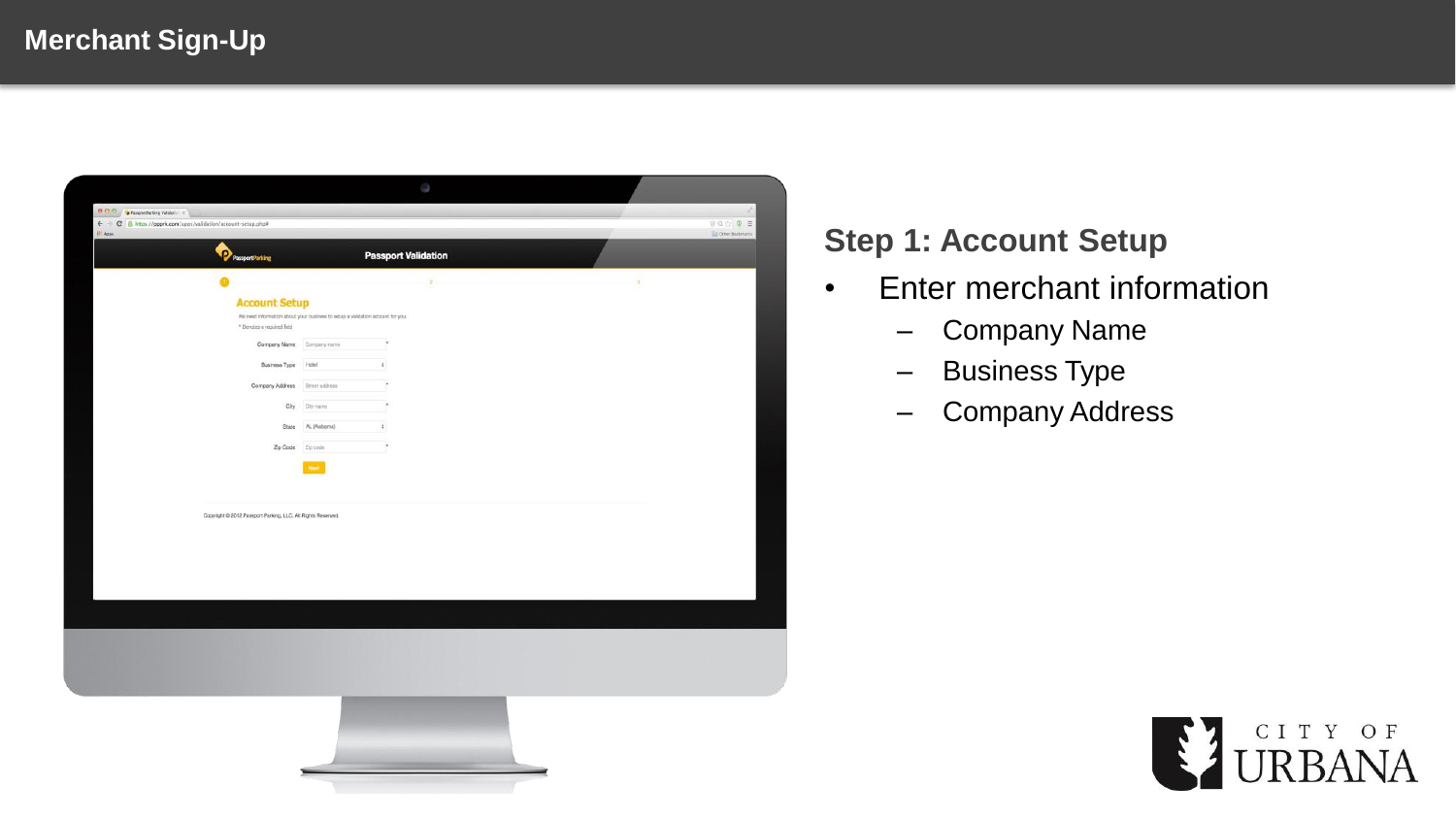| $\begin{array}{ c c c c }\hline \textbf{0} & \textbf{0} & \textbf{0} & \textbf{0} & \textbf{0} & \textbf{0} & \textbf{0} & \textbf{0} & \textbf{0} & \textbf{0} & \textbf{0} & \textbf{0} & \textbf{0} & \textbf{0} & \textbf{0} & \textbf{0} & \textbf{0} & \textbf{0} & \textbf{0} & \textbf{0} & \textbf{0} & \textbf{0} & \textbf{0} & \textbf{0} & \textbf{0} & \textbf{0} & \textbf{0} & \textbf{0} & \textbf{0} &$ |                                                              |                                                                                                                                                                                                                                    |               |                                     |
|---------------------------------------------------------------------------------------------------------------------------------------------------------------------------------------------------------------------------------------------------------------------------------------------------------------------------------------------------------------------------------------------------------------------------|--------------------------------------------------------------|------------------------------------------------------------------------------------------------------------------------------------------------------------------------------------------------------------------------------------|---------------|-------------------------------------|
| ← → C & https://ppprk.com/apps/validation/newvalidation.php#<br>El Apps                                                                                                                                                                                                                                                                                                                                                   |                                                              |                                                                                                                                                                                                                                    |               | <b>⊘Q☆ ♥ 目</b><br>Cother Boskreader |
|                                                                                                                                                                                                                                                                                                                                                                                                                           |                                                              |                                                                                                                                                                                                                                    |               |                                     |
|                                                                                                                                                                                                                                                                                                                                                                                                                           | P PassportParking                                            | <b>Passport Validation</b>                                                                                                                                                                                                         |               |                                     |
|                                                                                                                                                                                                                                                                                                                                                                                                                           |                                                              |                                                                                                                                                                                                                                    |               |                                     |
|                                                                                                                                                                                                                                                                                                                                                                                                                           | $1.7 - 1.7$                                                  |                                                                                                                                                                                                                                    | $\rightarrow$ |                                     |
|                                                                                                                                                                                                                                                                                                                                                                                                                           | <b>First Validation</b>                                      |                                                                                                                                                                                                                                    |               |                                     |
|                                                                                                                                                                                                                                                                                                                                                                                                                           |                                                              | Let's stup your fint validation. When a user uses this validation, you will be debited the amount used by the outloner as well as a fee of \$0.25 from PassportParking, You will<br>only be changed up the parking the amount on a |               |                                     |
|                                                                                                                                                                                                                                                                                                                                                                                                                           |                                                              |                                                                                                                                                                                                                                    |               |                                     |
|                                                                                                                                                                                                                                                                                                                                                                                                                           | * Denotes a required field                                   |                                                                                                                                                                                                                                    |               |                                     |
|                                                                                                                                                                                                                                                                                                                                                                                                                           | Validation Name                                              | Validation name                                                                                                                                                                                                                    |               |                                     |
|                                                                                                                                                                                                                                                                                                                                                                                                                           | Discount Amount                                              | \$ Amount in dollars                                                                                                                                                                                                               |               |                                     |
|                                                                                                                                                                                                                                                                                                                                                                                                                           |                                                              |                                                                                                                                                                                                                                    |               |                                     |
|                                                                                                                                                                                                                                                                                                                                                                                                                           |                                                              |                                                                                                                                                                                                                                    |               |                                     |
|                                                                                                                                                                                                                                                                                                                                                                                                                           |                                                              | Create Validation                                                                                                                                                                                                                  |               |                                     |
|                                                                                                                                                                                                                                                                                                                                                                                                                           |                                                              |                                                                                                                                                                                                                                    |               |                                     |
|                                                                                                                                                                                                                                                                                                                                                                                                                           |                                                              |                                                                                                                                                                                                                                    |               |                                     |
|                                                                                                                                                                                                                                                                                                                                                                                                                           |                                                              |                                                                                                                                                                                                                                    |               |                                     |
|                                                                                                                                                                                                                                                                                                                                                                                                                           | Copyright @ 2012 Passport Parking, LLC. All Rights Reserved. |                                                                                                                                                                                                                                    |               |                                     |
|                                                                                                                                                                                                                                                                                                                                                                                                                           |                                                              |                                                                                                                                                                                                                                    |               |                                     |
|                                                                                                                                                                                                                                                                                                                                                                                                                           |                                                              |                                                                                                                                                                                                                                    |               |                                     |
|                                                                                                                                                                                                                                                                                                                                                                                                                           |                                                              |                                                                                                                                                                                                                                    |               |                                     |
|                                                                                                                                                                                                                                                                                                                                                                                                                           |                                                              |                                                                                                                                                                                                                                    |               |                                     |
|                                                                                                                                                                                                                                                                                                                                                                                                                           |                                                              |                                                                                                                                                                                                                                    |               |                                     |
|                                                                                                                                                                                                                                                                                                                                                                                                                           |                                                              |                                                                                                                                                                                                                                    |               |                                     |
|                                                                                                                                                                                                                                                                                                                                                                                                                           |                                                              |                                                                                                                                                                                                                                    |               |                                     |
|                                                                                                                                                                                                                                                                                                                                                                                                                           |                                                              |                                                                                                                                                                                                                                    |               |                                     |
|                                                                                                                                                                                                                                                                                                                                                                                                                           |                                                              |                                                                                                                                                                                                                                    |               |                                     |
|                                                                                                                                                                                                                                                                                                                                                                                                                           |                                                              |                                                                                                                                                                                                                                    |               |                                     |
|                                                                                                                                                                                                                                                                                                                                                                                                                           |                                                              |                                                                                                                                                                                                                                    |               |                                     |
|                                                                                                                                                                                                                                                                                                                                                                                                                           |                                                              |                                                                                                                                                                                                                                    |               |                                     |
|                                                                                                                                                                                                                                                                                                                                                                                                                           |                                                              |                                                                                                                                                                                                                                    |               |                                     |
|                                                                                                                                                                                                                                                                                                                                                                                                                           |                                                              |                                                                                                                                                                                                                                    |               |                                     |
|                                                                                                                                                                                                                                                                                                                                                                                                                           |                                                              |                                                                                                                                                                                                                                    |               |                                     |
|                                                                                                                                                                                                                                                                                                                                                                                                                           |                                                              |                                                                                                                                                                                                                                    |               |                                     |
|                                                                                                                                                                                                                                                                                                                                                                                                                           |                                                              |                                                                                                                                                                                                                                    |               |                                     |
|                                                                                                                                                                                                                                                                                                                                                                                                                           |                                                              |                                                                                                                                                                                                                                    |               |                                     |
|                                                                                                                                                                                                                                                                                                                                                                                                                           |                                                              |                                                                                                                                                                                                                                    |               |                                     |
|                                                                                                                                                                                                                                                                                                                                                                                                                           |                                                              |                                                                                                                                                                                                                                    |               |                                     |
|                                                                                                                                                                                                                                                                                                                                                                                                                           |                                                              |                                                                                                                                                                                                                                    |               |                                     |
|                                                                                                                                                                                                                                                                                                                                                                                                                           |                                                              |                                                                                                                                                                                                                                    |               |                                     |
|                                                                                                                                                                                                                                                                                                                                                                                                                           |                                                              |                                                                                                                                                                                                                                    |               |                                     |
|                                                                                                                                                                                                                                                                                                                                                                                                                           |                                                              |                                                                                                                                                                                                                                    |               |                                     |

#### **Step 2: First Validation**

- Set Up First Validation
	- Validation Name
	- Discount Amount

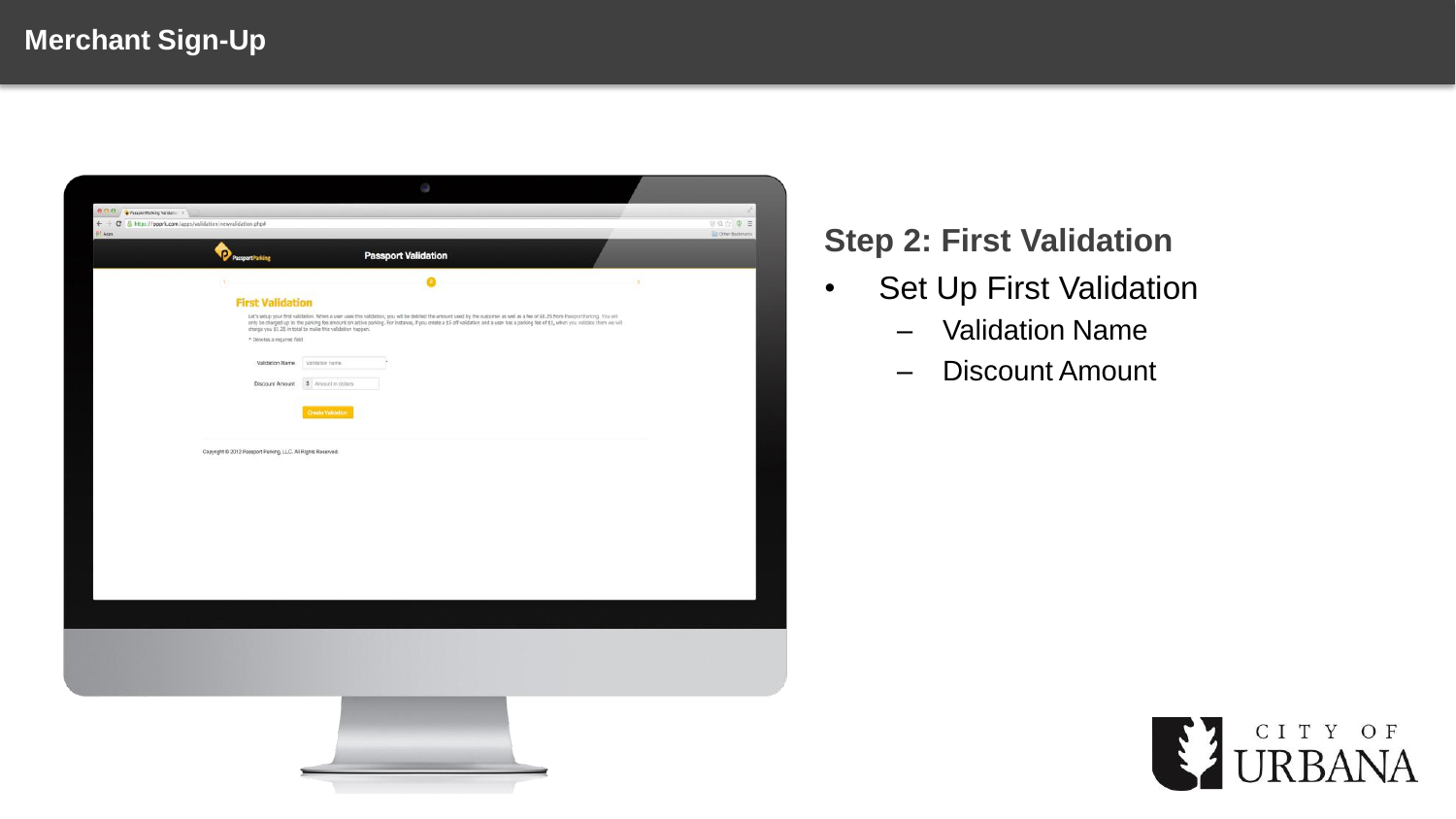|                                                                        |                 |                                                                                                                                  |      | G                                |  |  |                                                   |
|------------------------------------------------------------------------|-----------------|----------------------------------------------------------------------------------------------------------------------------------|------|----------------------------------|--|--|---------------------------------------------------|
| $0.0.0$ / $\bullet$ FaceportParking Validation $\times$                |                 |                                                                                                                                  |      |                                  |  |  |                                                   |
| ← → C & https://ppprk.com/apps/validation/newusercard.php#<br>ET. Apps |                 |                                                                                                                                  |      |                                  |  |  | $\circ \alpha \circ \bullet =$<br>Other Boskmarks |
|                                                                        |                 |                                                                                                                                  |      | <b>Passport Validation</b>       |  |  |                                                   |
|                                                                        | PassportParking |                                                                                                                                  |      |                                  |  |  |                                                   |
|                                                                        |                 |                                                                                                                                  |      |                                  |  |  |                                                   |
|                                                                        |                 | <b>Payment Information Setup</b>                                                                                                 |      |                                  |  |  |                                                   |
|                                                                        |                 | * Denotes a required field                                                                                                       |      |                                  |  |  |                                                   |
|                                                                        |                 | <b>CREDIT/DEBIT CARD INFORMATION</b>                                                                                             |      |                                  |  |  |                                                   |
|                                                                        |                 | Card Number Credit/Debit card number                                                                                             |      |                                  |  |  |                                                   |
|                                                                        |                 | Name As On Card Name as it appears on card                                                                                       |      |                                  |  |  |                                                   |
|                                                                        |                 | Expiration Date 01                                                                                                               | 2014 | $\sim$                           |  |  |                                                   |
|                                                                        |                 | <b>INITIAL PAYMENT</b>                                                                                                           |      |                                  |  |  |                                                   |
|                                                                        |                 | To setup your account we need you to make some initial payment.<br>We suggest \$1000. You can put any amount greater than \$100. |      |                                  |  |  |                                                   |
|                                                                        |                 |                                                                                                                                  |      |                                  |  |  |                                                   |
|                                                                        |                 | Initial Amount \$ Amount greater than \$100                                                                                      |      |                                  |  |  |                                                   |
|                                                                        |                 | <b>AUTO RECHARGE</b>                                                                                                             |      |                                  |  |  |                                                   |
|                                                                        |                 | We'll only charge your card when your balance falls below the amount you set.                                                    |      |                                  |  |  |                                                   |
|                                                                        |                 | Auto Recharge ON                                                                                                                 |      | $\left\vert \cdot \right\rangle$ |  |  |                                                   |
|                                                                        |                 | If Balance Falls Below \$20                                                                                                      |      | $\ddot{\phantom{a}}$             |  |  |                                                   |
|                                                                        |                 | Recharge Balance To \$100                                                                                                        |      | $\ddot{\phantom{a}}$             |  |  |                                                   |
|                                                                        |                 |                                                                                                                                  |      |                                  |  |  |                                                   |
|                                                                        |                 |                                                                                                                                  |      |                                  |  |  |                                                   |
|                                                                        |                 |                                                                                                                                  |      |                                  |  |  |                                                   |
|                                                                        |                 |                                                                                                                                  |      |                                  |  |  |                                                   |
|                                                                        |                 |                                                                                                                                  |      |                                  |  |  |                                                   |
|                                                                        |                 |                                                                                                                                  |      |                                  |  |  |                                                   |
|                                                                        |                 |                                                                                                                                  |      |                                  |  |  |                                                   |
|                                                                        |                 |                                                                                                                                  |      |                                  |  |  |                                                   |
|                                                                        |                 |                                                                                                                                  |      |                                  |  |  |                                                   |
|                                                                        |                 |                                                                                                                                  |      |                                  |  |  |                                                   |
|                                                                        |                 |                                                                                                                                  |      |                                  |  |  |                                                   |
|                                                                        |                 |                                                                                                                                  |      |                                  |  |  |                                                   |
|                                                                        |                 |                                                                                                                                  |      |                                  |  |  |                                                   |

#### **Step 3: Payment Card Setup**

- Enter credit/debit card where validation funds will come from
- Pre-fund the account
- Set auto re-charge
	- When balance falls below a specified limit, card is charged a specified amount

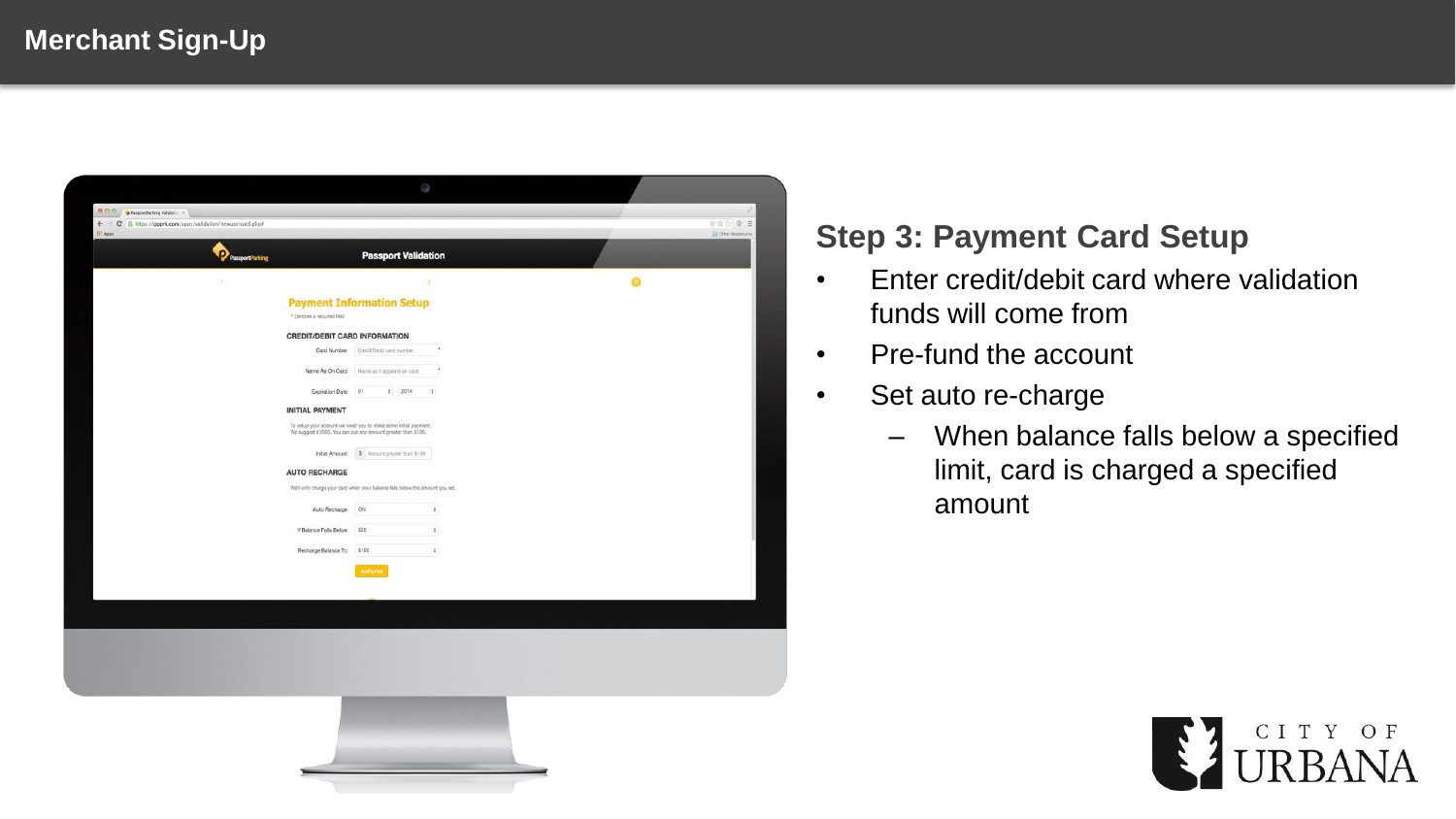

**Merchants can create new validation types in the "Manage Validations" link in the left hand menu**

- Merchants can customize the amount and expiration dates for each validation type they create
- Merchants can also manage which users are allowed to generate new validation codes from the system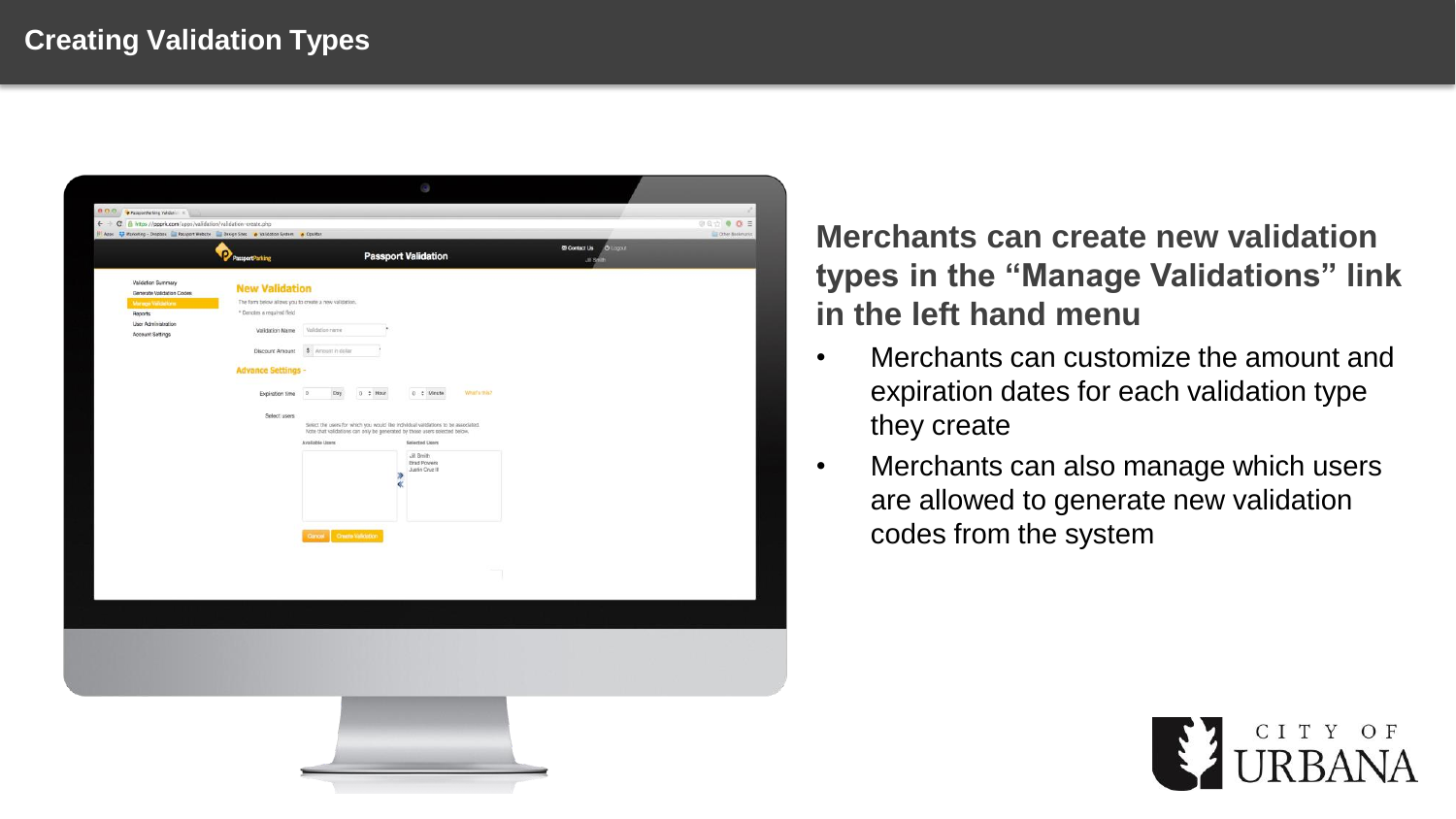

**Merchants can generate codes for customers under the "Generate Validation Codes" link in the left hand menu**

- Merchants can choose to generate a single validation code or a specific amount (i.e. 50 validation codes)
- Codes are then exported as a PDF document to the Merchant's computer